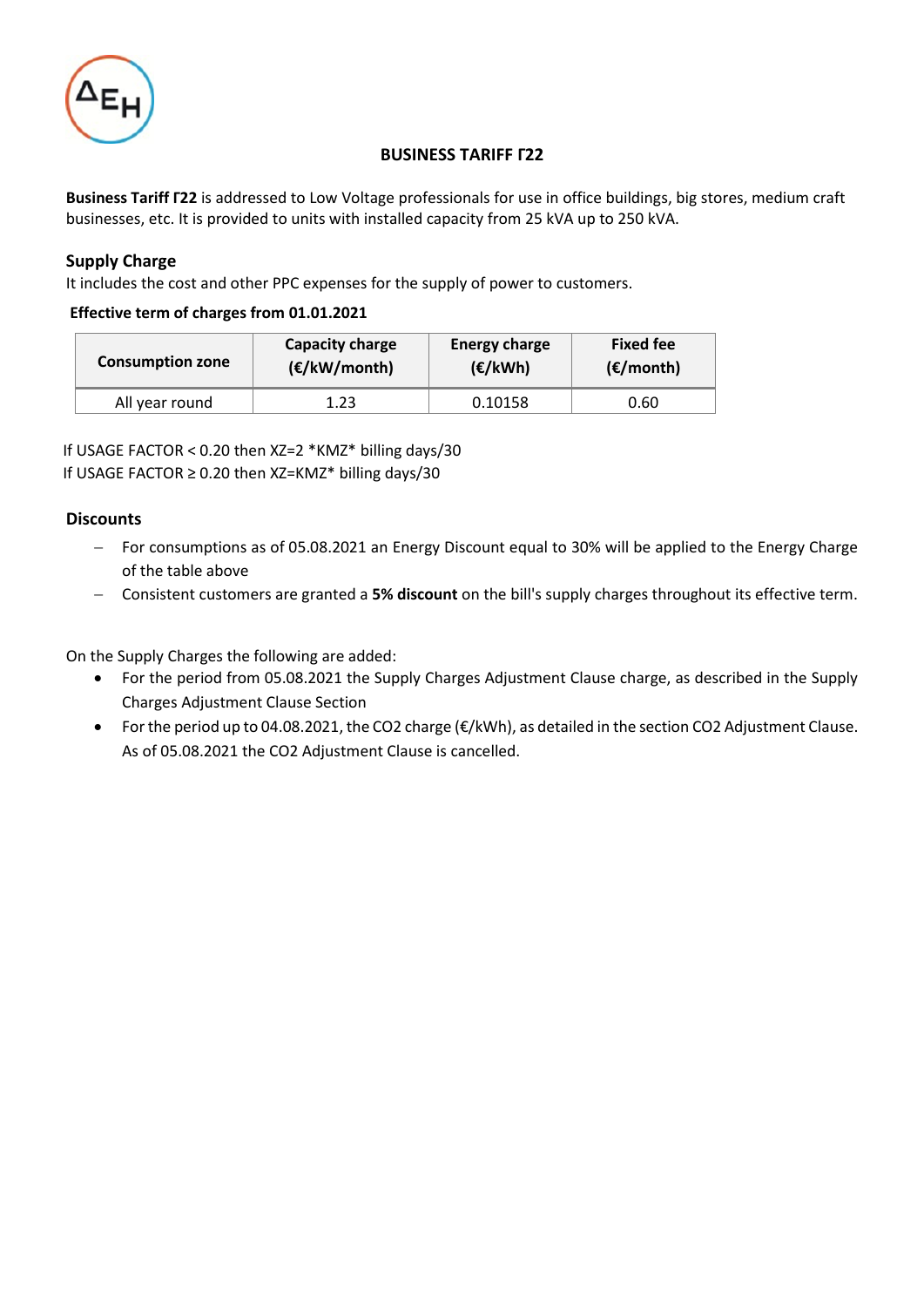# **Supply Charges Adjustment Clause (05.08.2021 onwards)**

The unitary Adjustment Charge in €/kWh for the month t is calculated based on the variables below:

- **Y**=  $\alpha^*$ **x**+ $\beta$ , where
	- o x equals the arithmetic average of the Market Clearing Price of the Day Ahead Market of the previous month (t-1), published on the website of the Hellenic Energy Exchange [\(https://www.enexgroup.gr/el/markets-publications-el-day-ahead-market\)](https://www.enexgroup.gr/el/markets-publications-el-day-ahead-market)
	- o α: Incremental Factor, equal to 1,15
	- o β: Incremental Factor, equal to 0,0115 €/kWh
- L\_u: Upper reference limit, equal to 0,050
- L\_d: Lower reference limit, equal to 0,040

And equals to:

- A charge equal to Υ L\_u, when Y > L\_u
- A credit equals to Υ L\_d, when Υ < L\_d
- No charge when L d ≤ Y≤L u

## **CO<sup>2</sup> Adjustment Clause (up to 04.08.2021)**

The  $CO<sub>2</sub>$ Adjustment Clause in LV is activated when the following value, Tco<sub>2</sub>n, (including the relative losses) exceeds the threshold of 0.01568  $\epsilon$ /kWh. In this case a unit rate equal to (Tco<sub>2</sub>n – 0.01568)  $\epsilon$ /kWh applies to customers. In all other cases, the  $CO<sub>2</sub>$  Adjustment Clause is not activated.

# **Method for calculating the unit rate for CO<sup>2</sup> Emissions cost**

The  $CO<sub>2</sub>$  unit rate is calculated based on the formula below:

$$
\text{Tco}_2n\text{=}\frac{P(n-1)*Q(n-1)}{E(n-1)}
$$

**Where:**

- **n**: The month of electricity consumption
- **Tco2n:** Unit rate for CO2 emissions for electricity consumption of the month n (€/kWh)
- **P(n-1):** Average closing prices of EUA Futures as these were formed in the ICE exchange (ICE: **[https://www.theice.com/marketdata/reports\)](https://www.theice.com/marketdata/reports)** with December maturity month of the financial year (€/tn) during the month preceding the consumption.
- **Q(n-1):** Monthly data (provisional) for the total CO<sub>2</sub> emissions of PPC S.A. Power Plants in the Interconnected System, during the month preceding the consumption.
- **Ε(n-1):** Monthly outturn of netted energy of PPC S.A. in the Interconnected System during the month preceding the consumption.